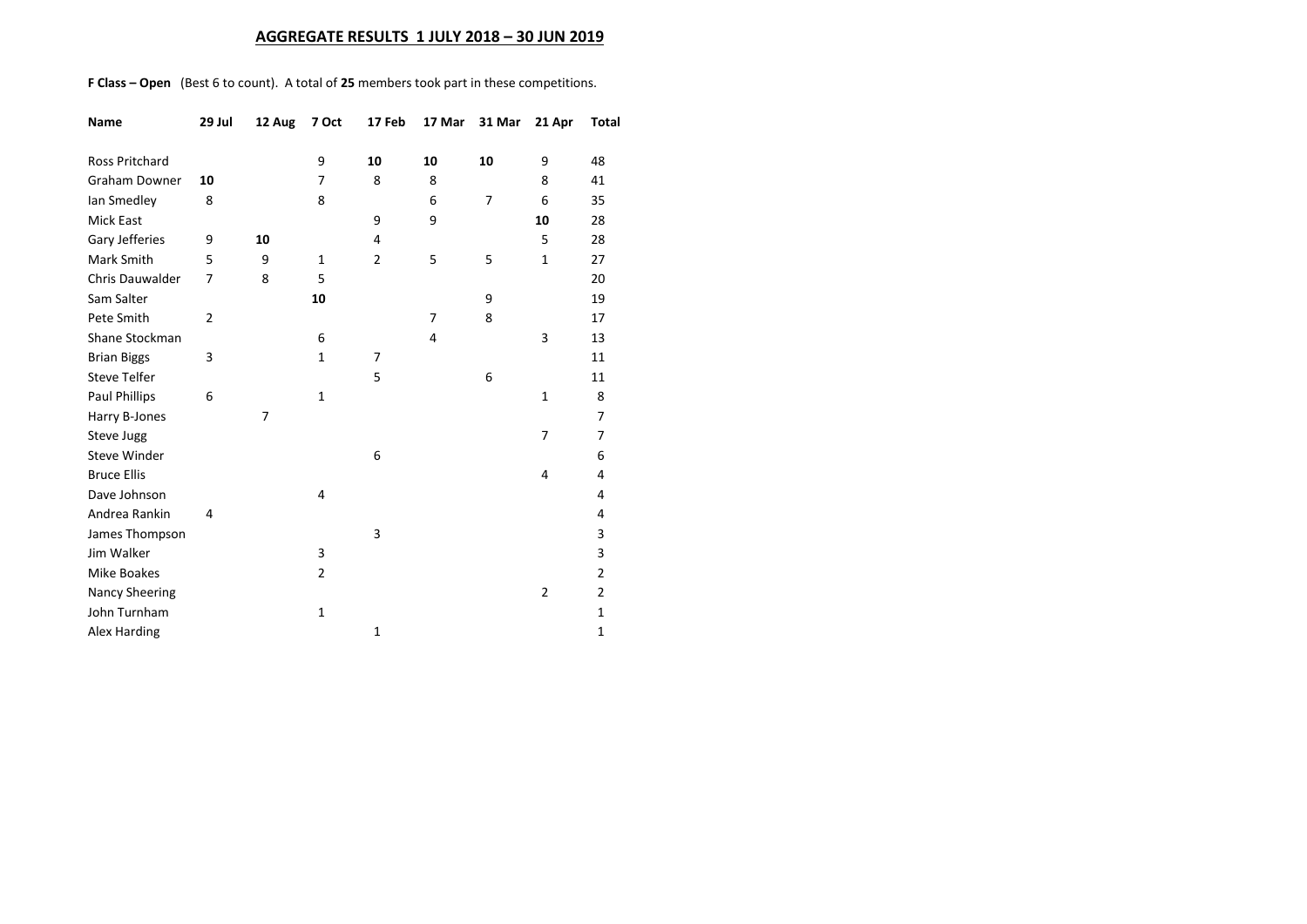**F Class – TR** (Best 6 to count). A total of **24** members took part in these competitions.

| Name                   | 29 Jul         | 12 Aug | 7 Oct          | 17 Feb         | 17 Mar | 31 Mar | 21 Apr         | <b>Total</b>   |
|------------------------|----------------|--------|----------------|----------------|--------|--------|----------------|----------------|
| lan Smedley            | 9              |        | 10             |                | 7      | 9      | 8              | 43             |
| Mark Smith             | 5              | 9      | 4              | 4              | 6      | 7      | $\mathbf{1}$   | 35             |
| Gary Jefferies         | 10             | 10     |                | 6              |        |        | 7              | 33             |
| <b>Graham Downer</b>   | 7              |        |                | 8              | 5      |        | 10             | 30             |
| <b>Ross Pritchard</b>  |                |        |                | 9              | 8      |        | 9              | 26             |
| <b>Chris Dauwalder</b> | 8              | 8      | 8              |                |        |        |                | 24             |
| Mick East              |                |        |                | 10             | 10     |        | 3              | 23             |
| Pete Smith             | $\overline{2}$ |        |                |                | 9      | 10     |                | 21             |
| Shane Stockman         |                |        | 9              |                | 4      |        | 5              | 18             |
| <b>Brian Biggs</b>     | 3              |        | 3              | 7              |        |        |                | 13             |
| <b>Steve Telfer</b>    |                |        |                | 3              |        | 8      |                | 11             |
| Paul Phillips          | 6              |        | $\overline{2}$ |                |        |        | $\overline{2}$ | 10             |
| Harry B-Jones          |                | 7      |                |                |        |        |                | 7              |
| Dave Johnson           |                |        | $\overline{7}$ |                |        |        |                | $\overline{7}$ |
| <b>Bruce Ellis</b>     |                |        |                |                |        |        | 6              | 6              |
| Jim Walker             |                |        | 6              |                |        |        |                | 6              |
| Mike Boakes            |                |        | 5              |                |        |        |                | 5              |
| James Thompson         |                |        |                | 5              |        |        |                | 5              |
| Andrea Rankin          | 4              |        |                |                |        |        |                | 4              |
| Nancy Sheering         |                |        |                |                |        |        | 4              | 4              |
| Steve Winder           |                |        |                | $\overline{2}$ |        |        |                | $\overline{2}$ |
| Alex Harding           |                |        |                | $\mathbf{1}$   |        |        |                | 1              |
| John Turnham           |                |        | $\mathbf{1}$   |                |        |        |                | 1              |
| Steve Jugg             |                |        |                |                |        |        | $\mathbf 1$    | 1              |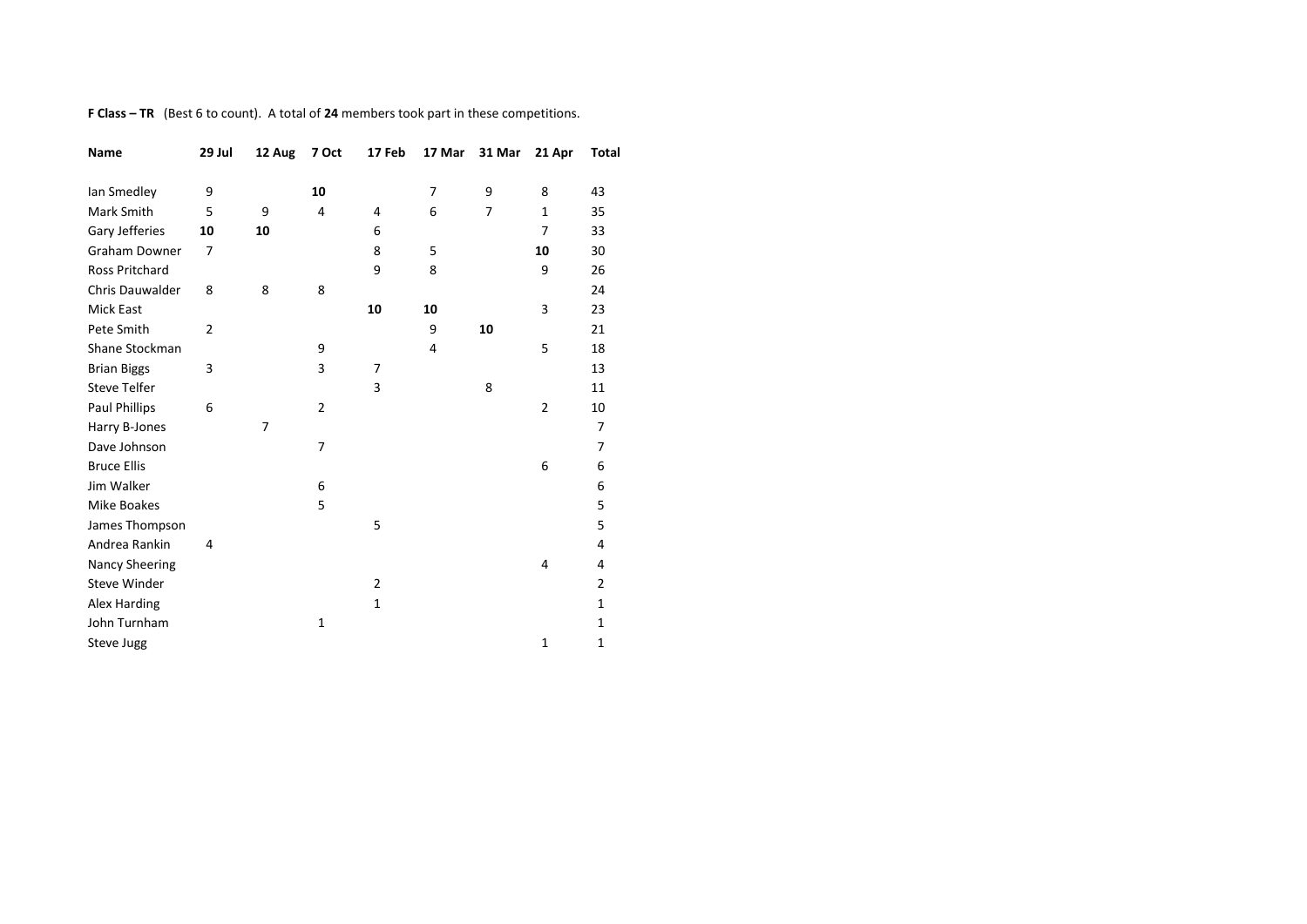| .22 Rimfire - Offhand (Best 8 to count). A total of 35 members took part in these competitions. |
|-------------------------------------------------------------------------------------------------|
|                                                                                                 |

| Name                  | 15 Jul         | 18 Aug         | 1 Sep          | 22 Sep         | <b>14 Oct</b>  | 4 Nov          | 11 Nov         | 15 Dec | 6 Jan        | 26 Jan         | 10 Feb         | 3 Mar          | 24 Mar         | <b>Total</b>   |
|-----------------------|----------------|----------------|----------------|----------------|----------------|----------------|----------------|--------|--------------|----------------|----------------|----------------|----------------|----------------|
| Mick East             | 9.5            | 8              | 10             | 10             | 10             | 9.5            | 10             | 10     | 6.5          | 10             | 9              | 9              | 10             | 79.5           |
| Chris Dauwalder       | 8              | 9              | 8              | 8              | 8              | $\overline{7}$ | 8              | 9      |              |                | 6              | 8              | 3              | 66             |
| Simon East            | 9.5            |                |                |                |                | 9.5            | 9              |        | 8            |                | 10             | 10             | 8              | 64             |
| Rod Cotton            | 6              | 7              |                | 9              | 9              | 5              | 7              |        | 6.5          | 8              | 4              | 5              | 5              | 57.5           |
| Ross Pritchard        | 5              | 5              | $\overline{7}$ | $\overline{2}$ | 5              | 6              | 5              | 8      | 1.5          | 5.5            | $\mathbf{1}$   | $\overline{7}$ | $\overline{2}$ | 48.5           |
| John Turnham          |                | 6              | 9              | 6.5            | 6              |                |                |        | 4.5          |                | 5              |                | 4              | 41             |
| Mark Smith            |                | $\overline{2}$ |                | 3              | $\mathbf{1}$   | 4              |                | 5      |              | 9              | $\mathbf{1}$   | 4              | $1\,$          | 29             |
| <b>Steve Mercer</b>   |                |                |                |                |                |                |                |        | 9            |                | $\overline{7}$ |                | 9              | 25             |
| Shane Stockman        |                |                |                | 6.5            | 7              | 3              | 3              |        | 3            |                | $\mathbf{1}$   |                |                | 23.5           |
| Ivan Casey            |                | 3              | 6              |                | $\mathbf{1}$   | $\mathbf{1}$   | $\overline{2}$ | 6      |              | 3              |                |                |                | 22             |
| <b>Matt Mercer</b>    |                |                |                |                |                |                |                |        | 10           |                | 8              |                | $\mathbf{1}$   | 19             |
| Dave Johnson          |                |                |                | 5              |                |                |                |        | $\mathbf{1}$ | 5.5            |                | 6              | $1\,$          | 18.5           |
| Ed Warden             | $\overline{7}$ | 10             |                |                |                |                |                |        |              |                |                |                | $\overline{7}$ | 17             |
| James Thompson        |                |                |                |                | 4              |                |                | 7      | 1.5          |                | 1              |                | $1\,$          | 14.5           |
| Jim Walker            |                |                |                | 4              | $\mathbf 1$    | $\mathbf{1}$   | $\mathbf{1}$   | 3      | $\mathbf{1}$ | $\mathbf{1}$   | $\mathbf{1}$   | $\mathbf{1}$   | $1\,$          | 13             |
| Dave Jamieson         |                |                |                |                | 3              |                | 4              | 4      |              |                |                |                |                | 11             |
| <b>Brian Biggs</b>    | 3              |                |                |                | $\mathbf{1}$   |                | $\mathbf{1}$   |        | 4.5          |                |                |                |                | 9.5            |
| Sam Salter            | 4              |                | 4              |                |                |                |                |        |              |                |                |                | 1              | 9              |
| Phillip Ludgate       |                |                |                |                |                | $\overline{2}$ | 6              |        |              |                |                |                |                | 8              |
| lan Smedley           |                |                |                |                |                | 8              |                |        |              |                |                |                |                | 8              |
| <b>Chris Blackler</b> |                |                |                |                |                |                |                |        |              | $\overline{7}$ |                |                |                | $\overline{7}$ |
| Harry B-Jones         |                |                |                |                |                |                |                |        |              |                |                |                | 6              | 6              |
| <b>Steve Clowes</b>   |                |                | 5              | $\mathbf{1}$   |                |                |                |        |              |                |                |                |                | 6              |
| Harold Isaac          | $\mathbf{1}$   |                |                |                |                | $\mathbf{1}$   | $\mathbf 1$    |        | $\mathbf{1}$ |                | $\mathbf{1}$   |                | 1              | 6              |
| <b>Steve Monk</b>     |                |                |                | $\mathbf{1}$   |                |                |                |        |              | 4              |                |                | $\mathbf{1}$   | 6              |
| Peter Kiy             |                | 4              |                |                |                |                |                |        |              |                |                |                |                | 4              |
| Szabina Szegezdi      |                |                | 3              | $\mathbf 1$    |                |                |                |        |              |                |                |                |                | 4              |
| Andrea Rankin         | $\overline{2}$ |                |                |                | $\mathbf{1}$   |                | $\mathbf 1$    |        |              |                |                |                |                | 4              |
| Steve Jugg            |                |                |                |                |                |                |                |        |              |                | 3              |                | 1              | 4              |
| <b>Richard Clapp</b>  |                |                |                |                | $\overline{2}$ |                |                |        |              |                |                | 1              | $\mathbf 1$    | 4              |
| Abbi Warden           |                |                |                |                |                |                |                |        | $\mathbf{1}$ |                |                | 2              |                | 3              |
| <b>Steve Telfer</b>   |                |                |                |                |                |                |                |        |              |                |                | 3              |                | 3              |
| Alex Harding          |                |                |                |                |                |                |                |        |              |                | $\overline{2}$ |                | 1              | 3              |
| Gary Jefferies        |                |                |                |                | $\mathbf{1}$   |                |                |        |              |                |                |                | $\mathbf 1$    | $\overline{2}$ |
| Steve Winder          |                |                |                |                |                |                | $\mathbf 1$    |        |              |                |                |                |                | $\mathbf{1}$   |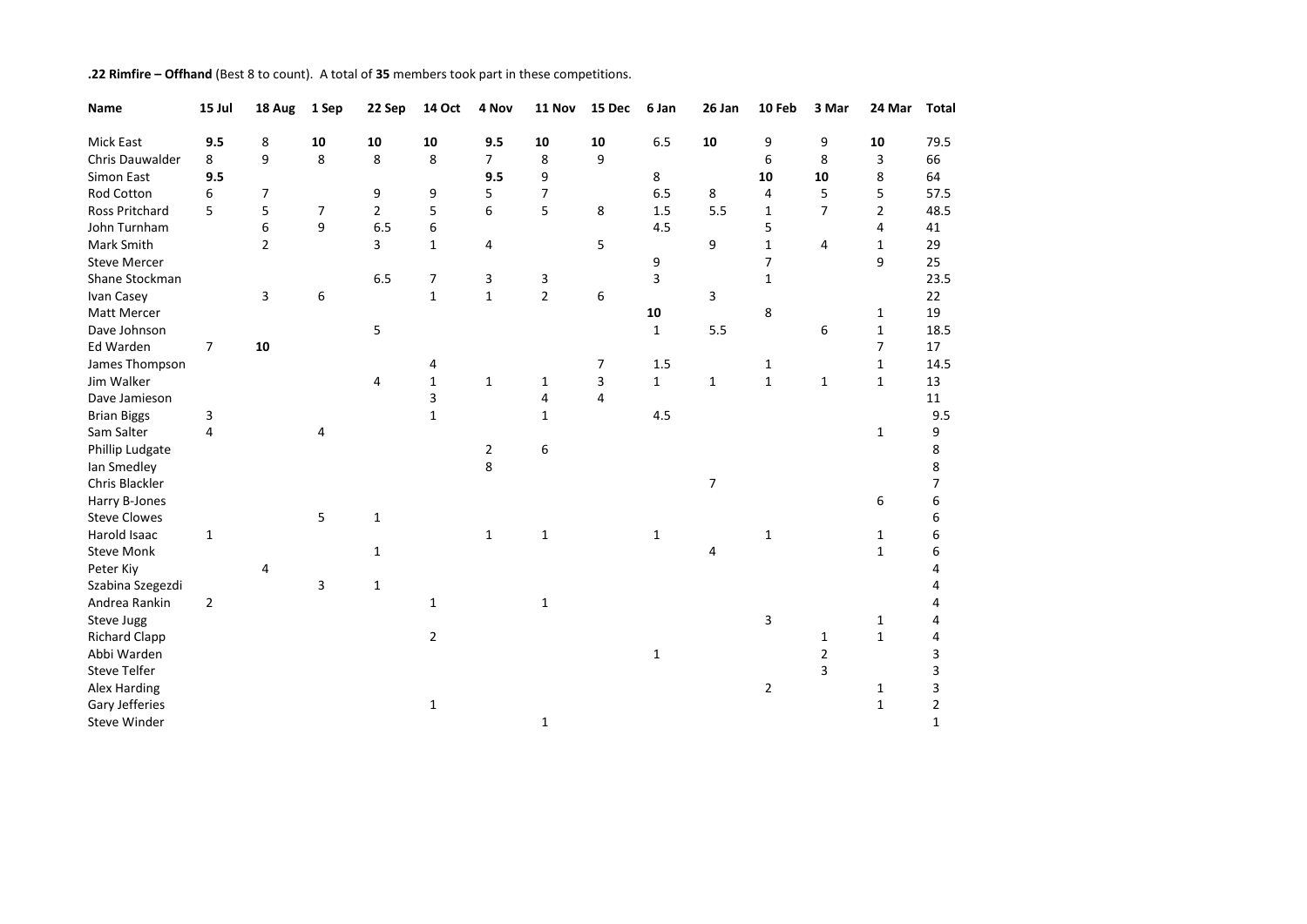| Name                 | 15 Jul         | 18 Aug | 1 Sep          | 9 Sep          | 22 Sep         | <b>14 Oct</b>  | 11 Nov         | 6 Jan          | 26 Jan         | 26 Jan         | 10 Feb         | 3 Mar          | 24 Mar         | <b>Total</b>   |
|----------------------|----------------|--------|----------------|----------------|----------------|----------------|----------------|----------------|----------------|----------------|----------------|----------------|----------------|----------------|
| <b>Mick East</b>     |                | 10     | 10             | 8              | 10             | 4              | 10             | 8              | 10             | 6              | 9              | 10             | 8              | 85             |
| Chris Dauwalder      | 8              | 8      | 8.5            | 10             | 9              | 9              | 9              |                |                |                | 6              | $\mathbf 1$    | 9              | 76.5           |
| Rod Cotton           | 7              | 9      |                |                | 8              | 10             | 8              | 5              | 9              | 4.5            | $\overline{7}$ | 8              | $\overline{7}$ | 73             |
| Ross Pritchard       | 3              | 6      | 6              |                | $\overline{7}$ | $\mathbf{1}$   | 5.5            | 6              | $\overline{7}$ | 4.5            | 4              | 6              | $\mathbf{1}$   | 51             |
| Simon East           | 10             |        |                | 1              |                |                |                | $\overline{7}$ |                |                | 10             | 9              | ${\bf 10}$     | 47             |
| Ed Warden            | 9              | 7      |                | 9              |                |                |                | 9              |                |                |                |                | 3              | 37             |
| Dave Johnson         |                |        |                |                | 4              |                |                | 4              | 8              | 8              |                | 7              | $\overline{2}$ | 33             |
| Sam Salter           |                |        | 5              | 6              |                |                |                | $\overline{2}$ |                | $\overline{7}$ | 3              | 4              | $\mathbf{1}$   | 28             |
| John Turnham         |                | 5      | 8.5            |                | 6              |                |                |                |                |                | 8              |                |                | 27.5           |
| Ivan Casey           |                |        | $\overline{7}$ | $\mathbf{1}$   |                |                |                | $\mathbf{1}$   | 5              | 9              |                |                |                | 23             |
| <b>Brian Biggs</b>   | 6              |        |                | 5              |                | $\overline{2}$ | 4              | $\mathbf{1}$   |                |                |                |                |                | 18             |
| Shane Stockman       |                |        |                | $\mathbf{1}$   | $\overline{2}$ | 5.5            | 3              | 3              |                |                | $\mathbf{1}$   |                |                | 15.5           |
| Harry B-Jones        | 5              |        |                | $\mathbf{1}$   |                | 8              |                |                |                |                |                |                | $\mathbf{1}$   | 15             |
| Matt Mercer          |                |        |                |                |                |                |                | ${\bf 10}$     |                |                |                |                | 5              | 15             |
| <b>Steve Mercer</b>  |                |        |                | $\overline{7}$ |                |                |                | $\mathbf{1}$   |                |                |                |                | 6              | 14             |
| Gary Jefferies       |                |        |                | 4              |                | $\overline{7}$ |                |                |                |                |                |                | $\mathbf{1}$   | 12             |
| <b>Steve Monk</b>    |                |        |                |                | 3              |                |                |                | 6              | $\overline{2}$ |                |                | $\mathbf{1}$   | 12             |
| Jim Walker           |                |        |                | $\overline{2}$ | $\mathbf{1}$   | $\mathbf{1}$   | 1              | $\mathbf{1}$   |                | 3              | $\mathbf{1}$   | $\mathbf{1}$   | $\mathbf{1}$   | 12             |
| Ed Bush              |                | 4      |                |                |                |                | $\overline{7}$ |                |                |                |                |                |                | 11             |
| James Thompson       |                |        |                | $\mathbf{1}$   |                | 3              |                | $\mathbf 1$    |                |                | $\overline{2}$ | 3              | $\mathbf 1$    | 11             |
| Chris Blackler       |                |        |                |                |                |                |                |                |                | 10             |                |                |                | $10\,$         |
| <b>Steve Clowes</b>  |                |        | 3.5            |                | 5              |                |                |                |                |                |                |                |                | 8.5            |
| <b>Richard Clapp</b> |                |        |                | $\mathbf{1}$   |                | 5.5            |                |                |                |                |                | $\mathbf 1$    | $\mathbf{1}$   | 8.5            |
| Alex Harding         |                |        |                |                |                |                |                |                |                |                | 5              |                | $\mathbf 1$    | 6              |
| Phillip Ludgate      |                |        |                |                |                |                | 5.5            |                |                |                |                |                |                | 5.5            |
| <b>Steve Winder</b>  |                |        | 3.5            |                |                |                | $\overline{2}$ |                |                |                |                |                |                | 5.5            |
| Andrea Rankin        | 4              |        |                |                |                |                | $\mathbf{1}$   |                |                |                |                |                |                | 5              |
| <b>Steve Telfer</b>  |                |        |                |                |                |                |                |                |                |                |                | 5              |                | 5              |
| Harold Isaac         | $\mathbf{1}$   |        |                |                |                |                | $\mathbf{1}$   | $\mathbf{1}$   |                |                | $\mathbf{1}$   |                | 1              | 5              |
| Steve Jugg           |                |        |                |                |                |                |                |                |                |                |                |                | 4              | 4              |
| Mark Smith           | $\mathbf 1$    |        |                |                |                |                |                |                |                | $\mathbf{1}$   |                | $\overline{2}$ |                | 4              |
| Sasha Brady (J)      |                |        |                | 3              |                |                |                |                |                |                |                |                |                | 3              |
| Peter Kiy            |                | 3      |                |                |                |                |                |                |                |                |                |                |                | 3              |
| David Shepherd       | $\overline{2}$ |        |                |                |                |                |                |                |                |                |                |                |                | $\overline{2}$ |
| Abbi Warden (J)      |                |        |                |                |                |                |                | $\mathbf{1}$   |                |                |                | $\mathbf 1$    |                | $\overline{2}$ |
| <b>Mike Boakes</b>   |                |        |                | 1              |                |                |                |                |                |                |                |                |                | $\mathbf{1}$   |
| Dave Jamieson        |                |        |                |                |                |                | $\mathbf{1}$   |                |                |                |                |                |                | $\mathbf{1}$   |
| Ian Smedley          |                |        |                |                |                |                |                |                |                |                | $\mathbf{1}$   |                |                | $\mathbf{1}$   |

**.22 Rimfire – Speed** (Best 9 to count). A total of **38** members took part in these competitions.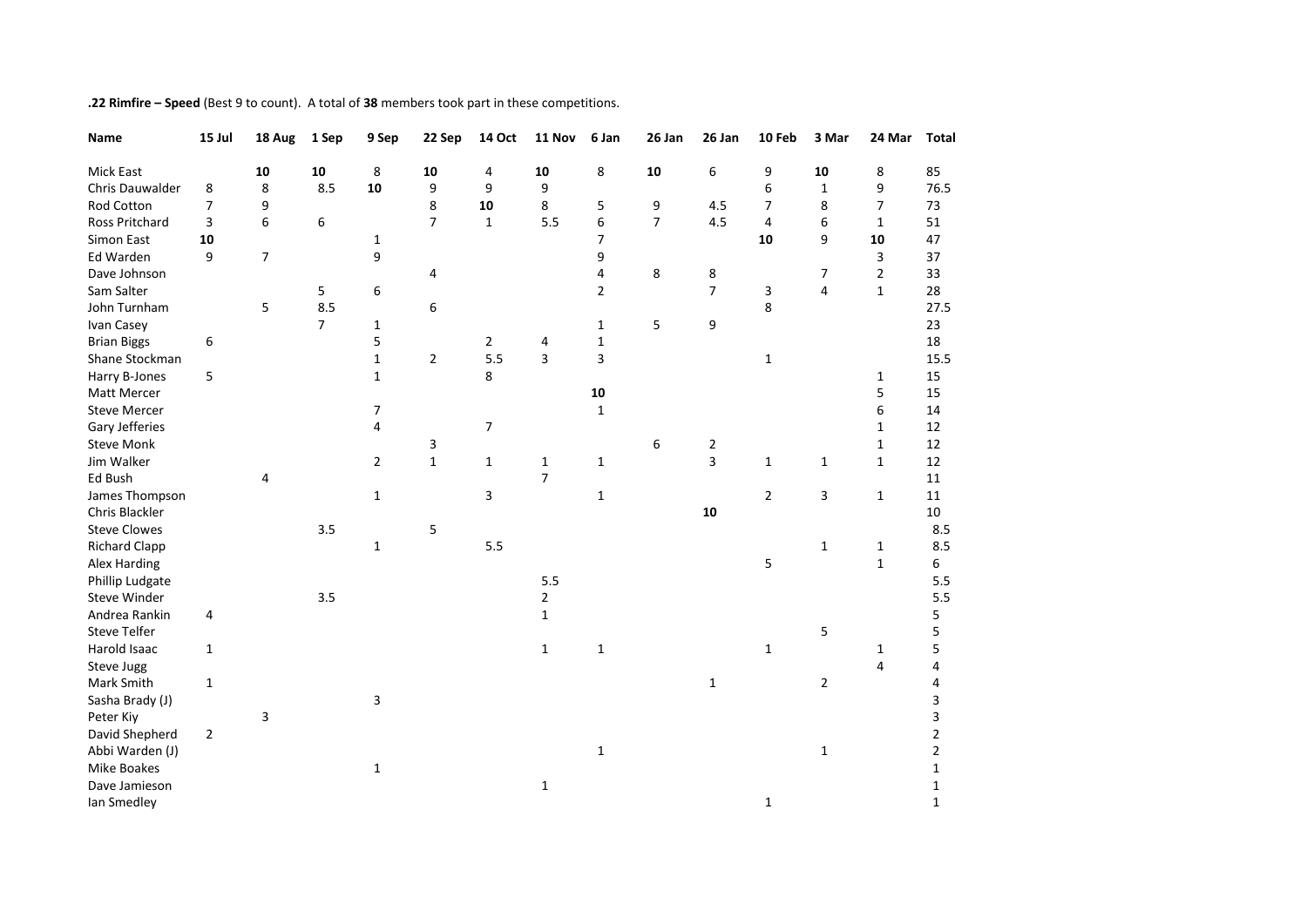| Name                     | 5 Aug          | 25 Aug | 9 Sep          | 15 Sep         | 30 Sep         | <b>20 Oct</b>  | 17 Nov                      | 23 Dec         | 13 Jan       | 3 Feb | 23 Feb | 10 Mar                       | 14 Apr         | <b>Total</b>   |
|--------------------------|----------------|--------|----------------|----------------|----------------|----------------|-----------------------------|----------------|--------------|-------|--------|------------------------------|----------------|----------------|
| Mick East                | 10             | 10     | 9              | 10             | 9              | ${\bf 10}$     | 10                          | 10             | 9.5          | 10    | 10     | 9                            | 10             | 80             |
| Simon East               | 9              |        | ${\bf 10}$     |                |                |                |                             | 9              |              |       |        | 10                           | 9              | 47             |
| Dave Johnson             | $\mathbf{1}$   | 6      |                | $\overline{7}$ |                | 3              | 5                           | 6.5            | 1            |       | 9      | $\overline{2}$               | 3              | 41.5           |
| Steve Jugg               | 3              | 9      |                |                | 4              | $\overline{7}$ |                             | 6.5            | 4            |       |        | 7                            |                | 40.5           |
| Chris Dauwalder          |                | 7      | 5              |                | 5.5            |                | 9                           | $\mathbf{1}$   | 1            | 8     |        | $\mathbf{1}$                 | 4              | 40.5           |
| Rod Cotton               | $\mathbf{1}$   | 8      |                |                | $\mathbf{1}$   | 4              | $\overline{7}$              | $\mathbf{1}$   | 5            |       | 7      | $\mathbf{1}$                 | $\overline{7}$ | 40             |
| Ed Warden                | 5              |        | 8              | 9              | $\mathbf{1}$   |                |                             |                | 6            |       |        |                              | 8              | 37             |
| Ross Pritchard           | $\mathbf{1}$   |        |                |                | 5.5            | 5              | 2.5                         |                | 1            |       | 8      | 5                            | 5              | 33             |
| Chris Blackler           | 7              |        |                |                |                | 8.5            |                             | 8              | $\mathbf 1$  |       |        | 8                            |                | 32.5           |
| <b>Steve Mercer</b>      | 6              |        | $\overline{7}$ |                | 8              |                |                             |                | 9.5          |       |        |                              |                | 30.5           |
| Matt Mercer              | 8              |        |                |                | 10             |                |                             |                | 7            |       |        |                              |                | 25             |
| John Turnham             | $\mathbf 1$    |        |                |                | 3              | 8.5            |                             | $\overline{2}$ | 2.5          |       |        |                              | 6              | 23             |
| <b>Steve Monk</b>        | $\overline{2}$ |        |                |                | $\mathbf{1}$   | 6              | 4                           | 3              |              |       | 5      | $\mathbf{1}$                 |                | 22             |
| James Thompson           |                | 5      |                |                | $\mathbf 1$    |                | 8                           | 4              |              |       |        | 3                            |                | 21             |
| <b>Brian Biggs</b>       | 1              |        | 4              |                | $\overline{2}$ |                |                             | $\mathbf{1}$   | $\mathbf 1$  | 9     |        |                              |                | 18             |
| Ivan Casey               | $\mathbf 1$    |        |                | 6              | $\mathbf 1$    | 1              | 1                           |                |              | 7     |        |                              |                | 17             |
| Pete Smith               |                |        |                | 8              | 7              |                |                             |                |              |       |        |                              |                | 15             |
| Jim Walker               |                |        | $\mathbf{1}$   | $\overline{2}$ | $\mathbf 1$    | $\overline{2}$ | $\mathbf{1}$                | $\mathbf{1}$   | 1            | 6     |        |                              | $\mathbf{1}$   | 15             |
| Harry B-Jones            |                |        | 6              |                | $\mathbf{1}$   |                | 6                           |                | 1            |       |        |                              |                | 14             |
| Ian Smedley              |                |        |                |                |                |                |                             |                | 8            |       |        | 6                            |                | 14             |
| Peter Kiy                |                |        |                | 4              |                |                |                             |                |              |       | 6      |                              |                | 10             |
| Shane Stockman           |                |        | $\mathbf{1}$   | 3              | $\mathbf{1}$   |                | 2.5                         | $\mathbf 1$    |              |       |        |                              |                | 8.5            |
| Simon Lagden             | 4              |        |                |                |                |                |                             |                |              |       |        | 4                            |                | 8              |
| <b>Steve Telfer</b>      |                |        |                |                |                |                |                             |                | 2.5          | 5     |        |                              |                | 7.5            |
| <b>Richard Clapp</b>     |                |        | 3              |                | $\mathbf 1$    |                |                             |                |              |       |        | $\mathbf{1}$                 | $\overline{2}$ | $\overline{7}$ |
| <b>Richard Griffiths</b> | $\mathbf{1}$   | 4      |                |                | $\mathbf 1$    |                |                             |                |              |       |        | $\mathbf{1}$                 |                | $\overline{7}$ |
| Mark Smith               |                |        |                | $\mathbf{1}$   | $\mathbf 1$    | $\mathbf{1}$   | $\mathbf{1}$                | $\mathbf{1}$   |              |       |        | $\mathbf{1}$                 |                | 6              |
| Mike Boakes              | 1              |        | $\mathbf{1}$   |                | $\mathbf{1}$   |                |                             | $\mathbf{1}$   | 1            |       |        | $\mathbf{1}$                 |                | 6              |
| Ed Bush                  | $\mathbf{1}$   |        |                | 5              |                |                |                             |                |              |       |        |                              |                | 6              |
| Lloyd Davy               |                |        |                |                |                |                |                             | 5              |              |       |        |                              |                | 5              |
| Harold Isaac             | $\mathbf{1}$   |        |                |                |                |                |                             | $\mathbf{1}$   | $\mathbf 1$  |       |        | $\mathbf{1}$                 | $\mathbf{1}$   | 5              |
| <b>Brendon Brady</b>     |                |        | $\overline{2}$ |                |                |                |                             |                |              |       |        |                              |                | $\overline{2}$ |
| Andrea Rankin            |                |        |                |                |                |                |                             | $\mathbf{1}$   | $\mathbf{1}$ |       |        |                              |                | $\overline{2}$ |
| Jason Slater             | $\mathbf{1}$   |        |                |                |                |                |                             |                |              |       |        |                              |                | $\mathbf{1}$   |
| Gary Jefferies           |                |        | $\mathbf{1}$   |                |                |                |                             |                |              |       |        |                              |                | $\mathbf{1}$   |
| Dave Jamieson            |                |        |                |                | $\mathbf{1}$   |                |                             |                |              |       |        |                              |                | $\mathbf{1}$   |
| Alan Jenkins             |                |        |                |                |                | $\mathbf{1}$   |                             |                |              |       |        |                              |                | $\mathbf{1}$   |
| <b>Matt Micallef</b>     |                |        |                |                |                | $\mathbf{1}$   |                             |                |              |       |        |                              |                | $\mathbf{1}$   |
| Thomas Kulitz            |                |        |                |                |                |                |                             |                |              |       |        |                              |                | $\mathbf{1}$   |
| Elke Kulitz              |                |        |                |                |                |                | $\mathbf{1}$<br>$\mathbf 1$ |                |              |       |        |                              |                | $\mathbf{1}$   |
| <b>Paul Phillips</b>     |                |        |                |                |                |                |                             |                |              |       |        |                              |                |                |
|                          |                |        |                |                |                |                |                             |                |              |       |        | $\mathbf{1}$<br>$\mathbf{1}$ |                | $\mathbf{1}$   |
| Sam Salter               |                |        |                |                |                |                |                             |                |              |       |        |                              |                | $\mathbf{1}$   |

**Gallery Rifle (CF) – Offhand** (Best 8 to count). A total of **42** members took part in these competitions.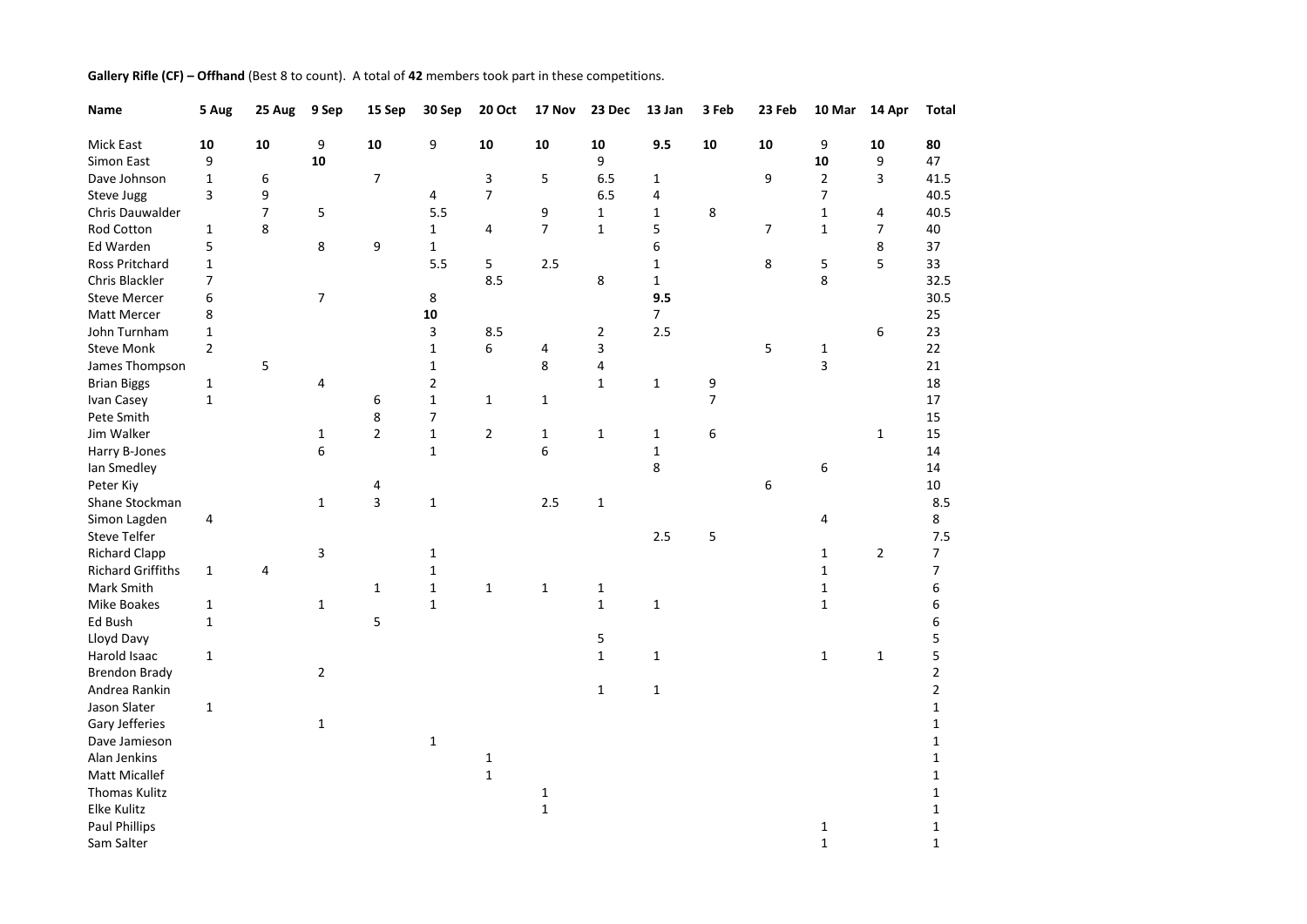|  | Gallery Rifle (CF) - Offhand Iron Sights (Best 8 to count). A total of 28 members took part in these competitions. |  |
|--|--------------------------------------------------------------------------------------------------------------------|--|
|--|--------------------------------------------------------------------------------------------------------------------|--|

| Name                     | 5 Aug | 25 Aug         | 9 Sep | 15 Sep | 30 Sep         | <b>20 Oct</b>  | 17 Nov         | 23 Dec         | 13 Jan         | 3 Feb | 23 Feb         | 10 Mar | 14 Apr | <b>Total</b>   |
|--------------------------|-------|----------------|-------|--------|----------------|----------------|----------------|----------------|----------------|-------|----------------|--------|--------|----------------|
| Mick East                | 10    | 9              |       | 10     | 10             | 10             | 10             | 10             | 10             | 9     | 10             |        |        | 80             |
| Rod Cotton               | 6.5   | 10             |       |        | $\overline{2}$ | $\overline{7}$ | 8              | 4              | 8              |       | 8              | 7      | 9      | 63.5           |
| Dave Johnson             | 3     |                |       | 8      |                | 6              | 6              | 9              | 3              |       | 9              | 10     | 6      | 57             |
| Ed Warden                | 9     |                | 10    | 9      | 7              |                |                |                | 9              |       |                |        | 10     | 54             |
| <b>Steve Monk</b>        | 8     |                |       |        | $\mathbf{1}$   | 8              | 5              | 6              |                |       | $\overline{7}$ | 9      |        | 44             |
| John Turnham             | 6.5   |                |       |        | 9              | 9              |                | 5              | 6.5            |       |                |        | 8      | 44             |
| <b>Brian Biggs</b>       | 5.    |                | 8     |        | 8              |                |                | 1              | $\overline{2}$ | 10    |                |        |        | 34             |
| Chris Dauwalder          |       |                |       |        | 6              |                |                | 1              | 4              | 8     |                | 8      | 7      | 34             |
| Jim Walker               |       |                |       | 6      | $\mathbf 1$    | 5              | $\overline{2}$ | $\overline{2}$ | $\mathbf{1}$   | 6     |                |        | 5      | 28             |
| James Thompson           |       | 8              |       |        | 1              |                | 9              | $\overline{7}$ |                |       |                |        |        | 25             |
| Ivan Casey               | 2     |                |       |        | 4              | 3              | 3              |                |                | 7     |                |        |        | 19             |
| Shane Stockman           |       |                | 6     | 7      | $\mathbf{1}$   |                | 4              | $\mathbf{1}$   |                |       |                |        |        | 19             |
| Harry B-Jones            |       |                | 9     |        |                |                | $\overline{7}$ |                | 1              |       |                |        |        | 17             |
| Mike Boakes              | 1     |                | 5     |        | 1              |                |                | 3              | $\mathbf{1}$   |       |                | 5      |        | 16             |
| <b>Richard Griffiths</b> | 4     | $\overline{7}$ |       |        | 5              |                |                |                |                |       |                |        |        | 16             |
| Mark Smith               |       |                |       | 5      | 3              | 1              | 1              | 1              |                |       |                | 4      |        | 15             |
| <b>Steve Telfer</b>      |       |                |       |        |                |                |                |                | 6.5            | 5     |                |        |        | 11.5           |
| Lloyd Davy               |       |                |       |        |                |                |                | 8              |                |       |                |        |        | 8              |
| <b>Brendon Brady</b>     |       |                | 7     |        |                |                |                |                |                |       |                |        |        | 7              |
| Paul Phillips            |       |                |       |        |                |                |                |                |                |       |                | 6      |        | 6              |
| Chris Blackler           |       |                |       |        |                |                |                |                | 5              |       |                |        |        | 5              |
| Gary Jefferies           |       |                | 4     |        |                |                |                |                |                |       |                |        |        | Δ              |
| Alan Jenkins             |       |                |       |        |                | 4              |                |                |                |       |                |        |        |                |
| <b>Matt Micallef</b>     |       |                |       |        |                | $\overline{2}$ |                |                |                |       |                |        |        | 2              |
| Andrea Rankin            |       |                |       |        |                |                |                | $\mathbf{1}$   | $\mathbf{1}$   |       |                |        |        | $\overline{2}$ |
| Dave Jamieson            |       |                |       |        | 1              |                |                |                |                |       |                |        |        | 1              |
| <b>Thomas Kulitz</b>     |       |                |       |        |                |                | 1              |                |                |       |                |        |        |                |
| Elke Kulitz              |       |                |       |        |                |                | 1              |                |                |       |                |        |        | 1              |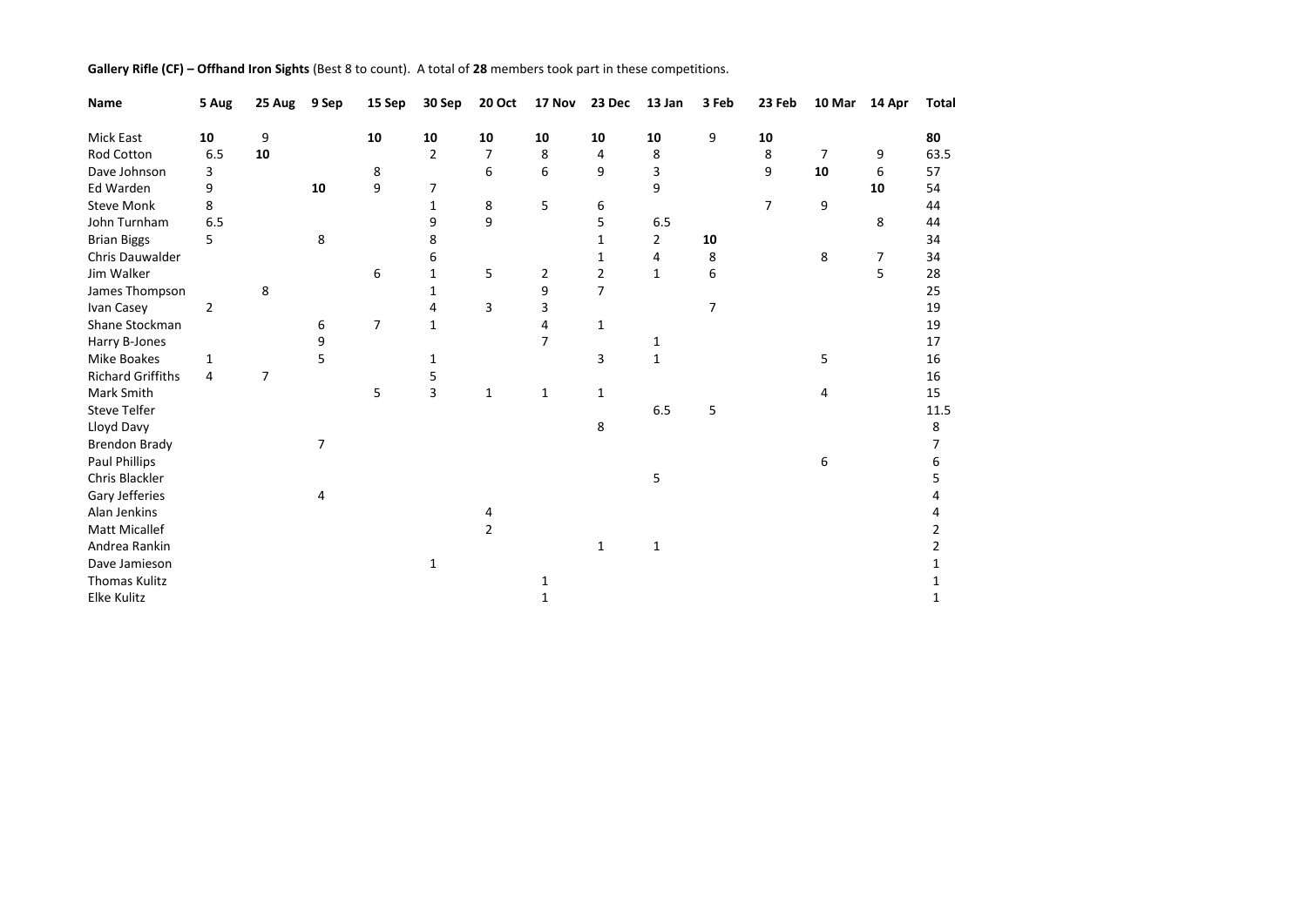| Gallery Rifle (CF) - Speed (Best 9 to count). A total of 34 members took part in these competitions. |  |  |  |
|------------------------------------------------------------------------------------------------------|--|--|--|
|------------------------------------------------------------------------------------------------------|--|--|--|

| Name                  | 15 Jul      | 5 Aug          | 25 Aug         | 15 Sep         | 30 Sep         | <b>20 Oct</b>  | 17 Nov         | 23 Dec         | 13 Jan         | 3 Feb | 23 Feb           | 10 Mar         | 14 Apr         | <b>Total</b>   |
|-----------------------|-------------|----------------|----------------|----------------|----------------|----------------|----------------|----------------|----------------|-------|------------------|----------------|----------------|----------------|
| Mick East             | 5           | 8              | 9              | 9              | 10             | 9.5            | 9              | 10             | 9              | 7     | 10               | $\mathbf{1}$   | 9              | 84.5           |
| Dave Johnson          |             | $\overline{2}$ | 8              | 6              |                | 5              | 3              |                | 5              |       | 9                | $\overline{7}$ | 6              | 51             |
| Chris Dauwalder       | 3           |                | 10             |                | 7.5            |                | 10             |                | 6              | 10    |                  | 3              |                | 49.5           |
| Simon East            | 9.5         | 9              |                |                |                |                |                | 9              |                |       |                  | 8              | 10             | 45.5           |
| <b>Rod Cotton</b>     | $7^{\circ}$ | $\mathbf{1}$   | $\overline{7}$ |                | 3              | 6              | $\mathbf 1$    | 5.5            | 3              |       | 5                | 4              | 3              | 43.5           |
| Ed Warden             | 9.5         | 10             |                | 10             | 6              |                |                |                |                |       |                  |                | 8              | 43.5           |
| Chris Blackler        |             | 3              |                |                |                | 9.5            |                | 7              | 8              |       |                  | 9              |                | 36.5           |
| <b>Steve Monk</b>     |             | $\mathbf{1}$   |                |                | 1              | 8              | 7              | 8              |                |       | 4                | 5              |                | 34             |
| <b>Ross Pritchard</b> | 6           | $\mathbf{1}$   |                |                | $\mathbf{1}$   | 4              | 6              |                | $\overline{7}$ |       | $\overline{7}$   |                | $\overline{2}$ | 34             |
| Steve Jugg            |             | 5              |                |                | 4              | $\overline{7}$ |                |                |                |       |                  | 6              |                | 22             |
| Ian Smedley           |             |                |                |                |                |                |                |                | 10             |       |                  | 10             |                | 20             |
| Harry B-Jones         | 8           |                |                |                | 7.5            |                | $\overline{2}$ |                | $\overline{2}$ |       |                  |                |                | 19.5           |
| Ed Bush               |             | 1              |                | 8              |                |                | 8              |                |                |       |                  |                | 1              | 18             |
| Peter Kiy             |             | $\mathbf{1}$   |                | 5              |                |                |                |                |                |       | 8                |                | 4              | 18             |
| Sam Salter            |             |                |                |                | $\mathbf 1$    |                |                |                |                | 5     | $\boldsymbol{6}$ |                | 5              | 17             |
| James Thompson        |             |                | 6              |                |                |                | 4              | 5.5            |                |       |                  |                |                | 15.5           |
| <b>Steve Mercer</b>   |             | 6              |                |                | 9              |                |                |                |                |       |                  |                |                | 15             |
| Shane Stockman        |             |                |                | $\overline{7}$ | $\mathbf 1$    |                | 5              |                |                |       |                  |                |                | 13             |
| Jim Walker            |             |                |                | 3              | $\mathbf{1}$   | 3              | $\mathbf 1$    | $\mathbf 1$    |                | 4     |                  |                | $\mathbf{1}$   | 14             |
| <b>Steve Telfer</b>   |             |                |                |                |                |                |                |                | 4              | 6     |                  |                |                | 10             |
| Ivan Casey            |             |                |                |                |                |                |                |                |                | 9     |                  |                | $\mathbf{1}$   | 10             |
| Alex Harding          |             |                |                |                |                |                |                |                |                | 8     |                  |                |                | 8              |
| <b>Richard Clapp</b>  |             |                |                |                |                |                |                |                |                |       |                  |                | $\overline{7}$ | 7              |
| Matt Mercer           |             | 7              |                |                |                |                |                |                |                |       |                  |                |                | 7              |
| John Turnham          |             | 4              |                |                | $\overline{2}$ |                |                |                |                |       |                  |                |                | 6              |
| Harold Isaac          |             | $\mathbf{1}$   |                |                |                |                |                | 3              | $\mathbf{1}$   |       |                  |                | $\mathbf{1}$   | 6              |
| Dave Jamieson         |             |                |                |                | $\mathbf 1$    |                |                | 4              |                |       |                  |                |                | 5              |
| Pete Smith            |             |                |                |                | 5              |                |                |                |                |       |                  |                |                | 5              |
| Lloyd Davy            |             |                |                | 4              |                |                |                |                |                |       |                  |                |                | 4              |
| Mark Smith            | 4           |                |                |                |                |                |                |                |                |       |                  |                | $\mathbf{1}$   | 5              |
| Mike Boakes           |             | 1              |                |                | $\mathbf 1$    |                |                | $\overline{2}$ |                |       |                  |                |                | 4              |
| <b>Matt Micallef</b>  |             |                |                |                |                | $\overline{2}$ |                |                |                |       |                  |                |                | 2              |
| Simon Lagden          |             |                |                |                |                |                |                |                |                |       |                  | 2              |                | $\overline{2}$ |
| Paul Phillips         |             |                |                |                |                |                |                |                |                |       |                  | $\mathbf{1}$   |                | 1              |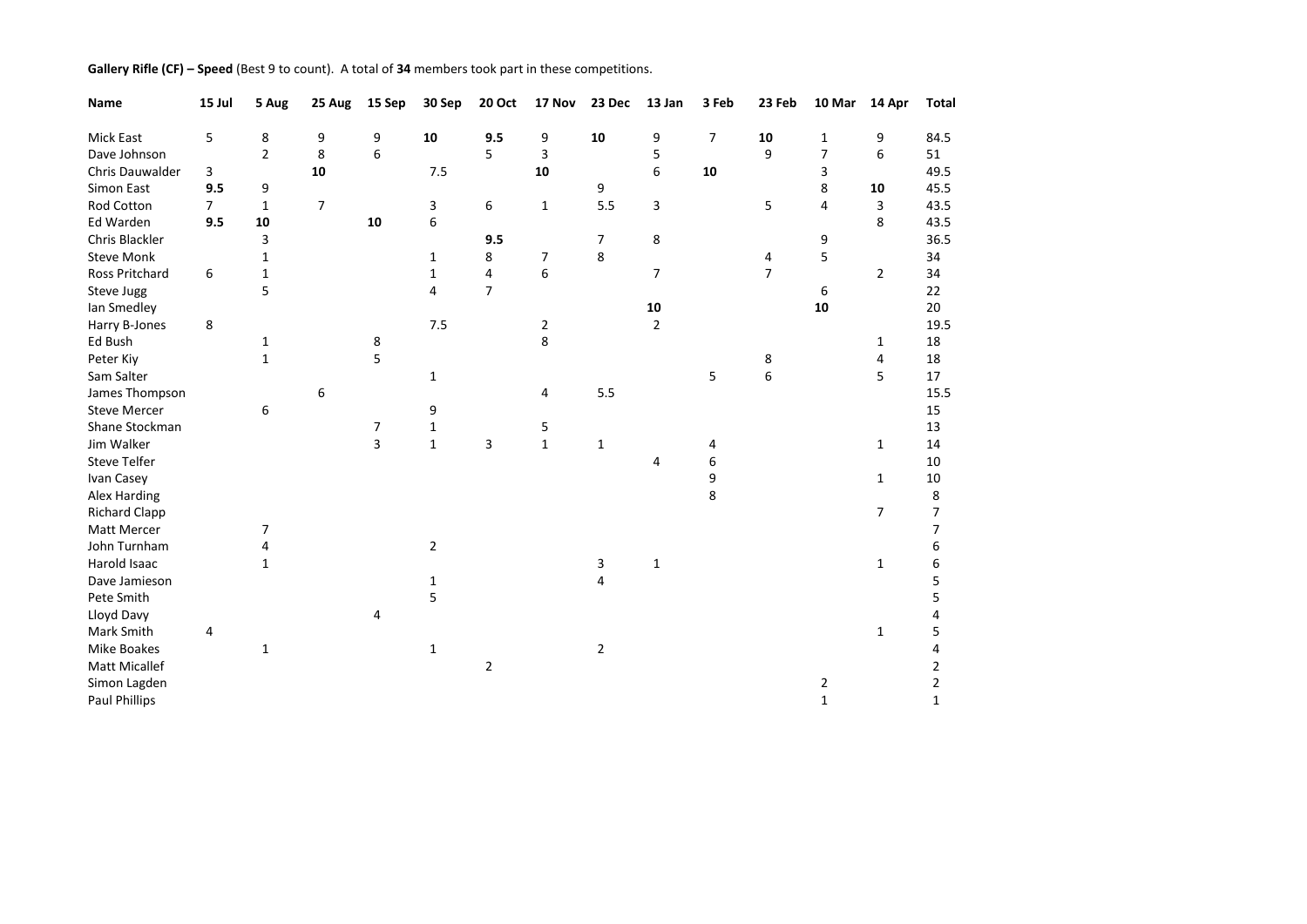## **Gallery Rifle (CF) – Speed Iron Sights** (Best 7 to count). A total of **19** members took part in these competitions.

| Name                | 5 Aug | 25 Aug | 30 Sep       | 20 Oct | 17 Nov         | 23 Dec | 13 Jan | 3 Feb | 23 Feb | 10 Mar | 14 Apr | Total |
|---------------------|-------|--------|--------------|--------|----------------|--------|--------|-------|--------|--------|--------|-------|
| Dave Johnson        | 9     |        |              | 8      | $\overline{7}$ |        | 8      |       | 10     | 10     | 9      | 61    |
| Rod Cotton          | 7     | 9      | 8            | 9      | 4              | 8.5    | 6      |       | 9      | 8      | 8      | 59.5  |
| <b>Steve Monk</b>   | 8     |        | $\mathbf{1}$ | 10     | 10             | 10     |        |       | 8      | 9      |        | 56    |
| Jim Walker          |       |        | 2.5          | 7      | 5              | 5      |        | 6     |        |        | 7      | 32.5  |
| Chris Dauwalder     |       |        | 5.           |        |                |        | 9      | 10    |        | 7      |        | 31    |
| James Thompson      |       | 8      |              |        | 8              | 8.5    |        |       |        |        |        | 24.5  |
| Ed Warden           |       |        | 10           |        |                |        |        |       |        |        | 10     | 20    |
| Mick East           |       | 10     | 9            |        |                |        |        |       |        |        |        | 19    |
| John Turnham        | 10    |        | 7            |        |                |        |        |       |        |        |        | 17    |
| Mike Boakes         | 6     |        | 4            |        |                | 6      |        |       |        |        |        | 16    |
| Ivan Casey          |       |        |              |        |                |        |        | 9     |        |        | 6      | 15    |
| Shane Stockman      |       |        | 6            |        | 9              |        |        |       |        |        |        | 15    |
| <b>Steve Telfer</b> |       |        |              |        |                |        | 7      | 7     |        |        |        | 14    |
| Harry B-Jones       |       |        |              |        | 6              |        | 5      |       |        |        |        | 11    |
| Chris Blackler      |       |        |              |        |                |        | 10     |       |        |        |        | 10    |
| Dave Jamieson       |       |        | 2.5          |        |                | 7      |        |       |        |        |        | 9.5   |
| Alex Harding        |       |        |              |        |                |        |        | 8     |        |        |        | 8     |
| Matt Mikaleff       |       |        |              | 6      |                |        |        |       |        |        |        | 6     |
| Paul Phillips       |       |        |              |        |                |        |        |       |        | 6      |        | 6     |

**.22 rimfire pistol Speed** (Best 9 to count). A total of **16** members took part in these competitions.

| Name               | 5 Aug | 25 Aug | 15 Sep | 30 Sep | 20 Oct | 17 Nov | 23 Dec | 13 Jan | 3 Feb | 23 Feb | 10 Mar | 14 Apr | Total |
|--------------------|-------|--------|--------|--------|--------|--------|--------|--------|-------|--------|--------|--------|-------|
| Rod Cotton         | 6     | 8      |        | 7      | 8      | 10     | 8      | 6      |       | 9      | 3      | 8      | 70    |
|                    |       |        |        |        |        |        |        |        |       |        |        |        |       |
| Steve Jugg         | 7     | 10     |        | 9      | 9      |        | 9      | 5      |       |        | 6      |        | 55    |
| Chris Dauwalder    |       | 9      |        |        |        | 9      |        | 9      | 10    |        |        | 9      | 48    |
| Chris Blackler     | 9     |        |        |        | 10     |        | 6      | 7      |       |        | 10     |        | 42    |
| Mick East          |       |        | 10     | 10     |        |        | 7      |        |       |        | 4      | 6      | 37    |
| Ed Warden          | 10    |        |        |        |        |        |        | 10     |       |        |        |        | 27    |
| Simon East         |       |        |        |        |        |        | 10     |        |       |        | 8      | 7      | 25    |
| Dave Johnson       |       |        |        |        |        |        | 5      |        |       | 8      | 1      | 10     | 24    |
| <b>Brian Biggs</b> | 8     |        |        | 6      |        |        | 4      |        |       |        |        |        | 18    |
| Steve Monk         |       |        |        |        |        | 8      |        |        |       | 10     |        |        | 18    |
| Ian Smedley        |       |        |        |        |        |        |        | 8      |       |        | 5      |        | 13    |
| Abi Warden (J)     |       |        | 8      |        |        |        |        | 4      |       |        |        |        | 12    |
| Lloyd Davy         |       |        | 9      |        |        |        |        |        |       |        |        |        | 9     |
| Paul Phillips      |       |        |        |        |        |        |        |        |       |        | 9      |        | 9     |
| James Thompson     |       |        |        | 8      |        |        |        |        |       |        |        |        | 8     |
| Simon Lagden       | 5     |        |        |        |        |        |        |        |       |        |        |        | 6     |